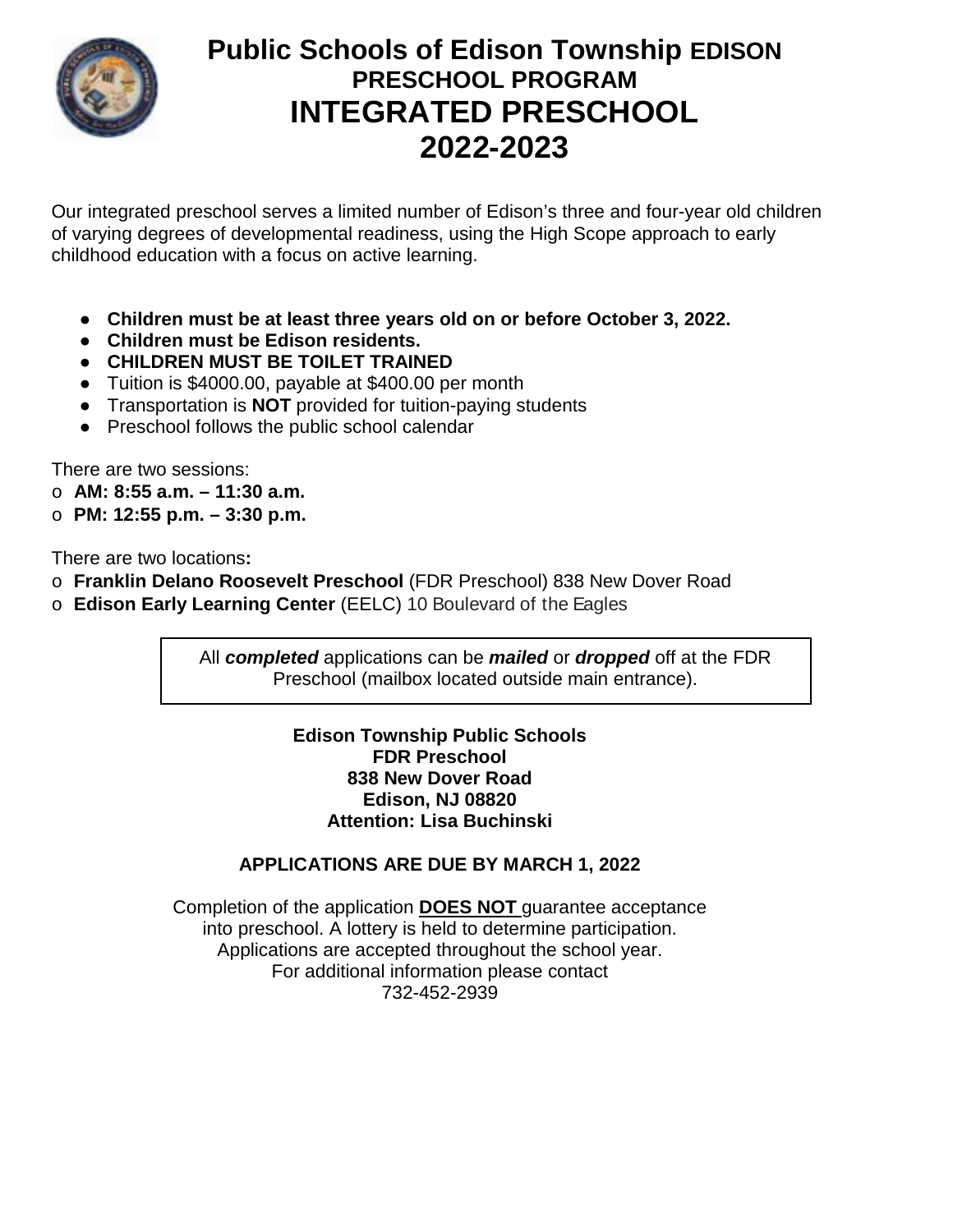# **Public Schools of Edison Township EDISON PRESCHOOL PROGRAM INTEGRATED PRESCHOOL Application for 2022-2023**

Please **PRINT** all information and complete **ALL** sections

| Use the following to choose preferences: |                |                |                |  |  |
|------------------------------------------|----------------|----------------|----------------|--|--|
| 1st Choice (Circle One)                  |                |                |                |  |  |
| FDR-AM                                   | <b>FDR-PM</b>  | EELC-AM        | <b>EELC-PM</b> |  |  |
| $(8:55-11:30)$                           | $(12:55-3:30)$ | $(8:55-11:30)$ | $(12:55-3:30)$ |  |  |
| 2nd Choice (Circle One)                  |                |                |                |  |  |
| <b>FDR-AM</b>                            | FDR-PM         | <b>EELC-AM</b> | <b>EELC-PM</b> |  |  |
| $(8:55-11:30)$                           | $(12:55-3:30)$ | $(8:55-11:30)$ | $(12:55-3:30)$ |  |  |
|                                          |                |                |                |  |  |
|                                          |                |                |                |  |  |

Name of Child: First, Middle, Last\_\_\_\_\_\_\_\_\_\_\_\_\_\_\_\_\_\_\_\_\_\_\_\_\_\_\_\_\_\_\_\_\_\_\_\_\_\_\_\_\_\_\_\_\_\_\_ Home Address: \_\_\_\_\_\_\_\_\_\_\_\_\_\_\_\_\_\_\_\_\_\_\_\_\_\_\_\_\_\_\_\_\_\_\_\_\_\_\_\_\_\_\_\_\_\_\_\_\_\_\_\_\_\_\_\_\_\_\_\_\_

Gender: Male Female

\_\_\_\_\_\_\_\_\_\_\_\_\_\_\_\_\_\_\_\_\_\_\_\_\_\_\_\_\_\_\_\_\_\_\_\_\_\_\_\_\_\_\_\_\_\_\_\_\_\_\_\_\_\_\_\_\_\_\_\_\_\_\_\_\_\_\_\_\_\_\_\_\_\_ Phone Number: \_\_\_\_\_\_\_\_\_\_\_\_\_\_\_\_\_\_\_\_\_\_\_\_\_\_\_\_\_ Date of Birth: \_\_\_\_/\_\_\_/\_\_\_\_\_

**\*PROOF OF RESIDENCY REQUIRED** (Attach a copy of **ONE** of the following)

## **For homeowners:**

- ∙ Current property tax bill or deed
- ∙ Current month's utility bill with name and address

## **For renters:**

- ∙ Current (not expired) lease
- ∙ Current utility bill with name and address

# **\*\*PROOF OF CHILD'S DATE OF BIRTH REQUIRED –** *(IN ENGLISH)* (Attach a copy of

## **ONE** of the following)

- ∙ Official Birth Certificate
- ∙ Passport
- ∙ Other Official Document indicating age

## **ADDITIONAL DOCUMENTS AND INFORMATION WILL BE REQUIRED IF YOUR CHILD IS SELECTED FOR ENROLLMENT**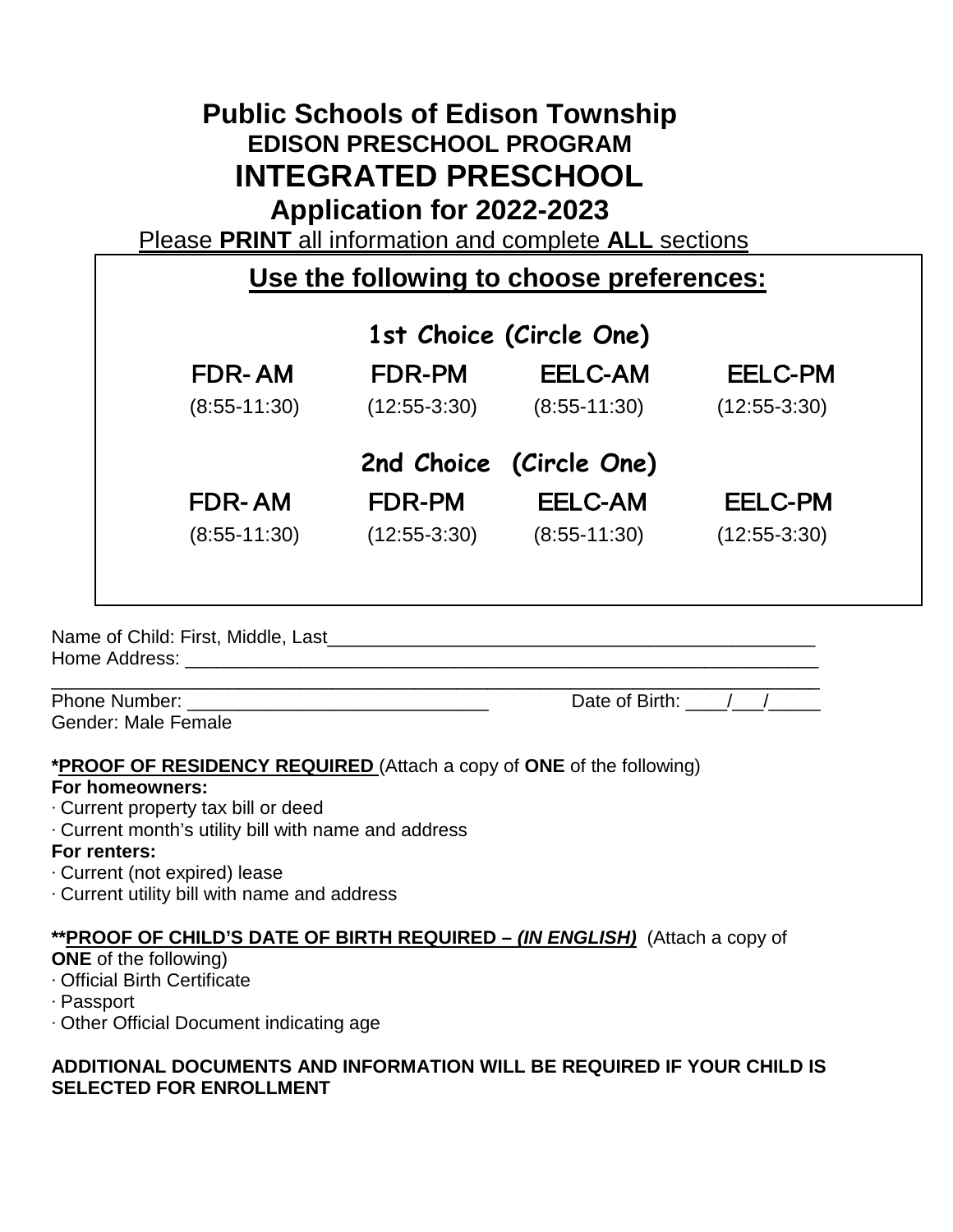|                                                                                  | Cell Phone: _______________________ |
|----------------------------------------------------------------------------------|-------------------------------------|
|                                                                                  |                                     |
|                                                                                  |                                     |
|                                                                                  |                                     |
|                                                                                  |                                     |
|                                                                                  |                                     |
|                                                                                  | Cell Phone: ______________________  |
|                                                                                  |                                     |
|                                                                                  |                                     |
|                                                                                  |                                     |
| Total number of people in household (adults and children): _____________________ |                                     |
| Total household income: _________________ Year Month Week ______________________ |                                     |
|                                                                                  | Date:                               |

**Return this completed form with attachments by 3/01/2022 to:** 

**Edison Township Public Schools FDR Preschool 838 New Dover Road Edison, NJ 08820 Attention: Lisa Buchinski EDISON PRESCHOOL PROGRAM INTEGRATED PRESCHOOL 2022-2023**